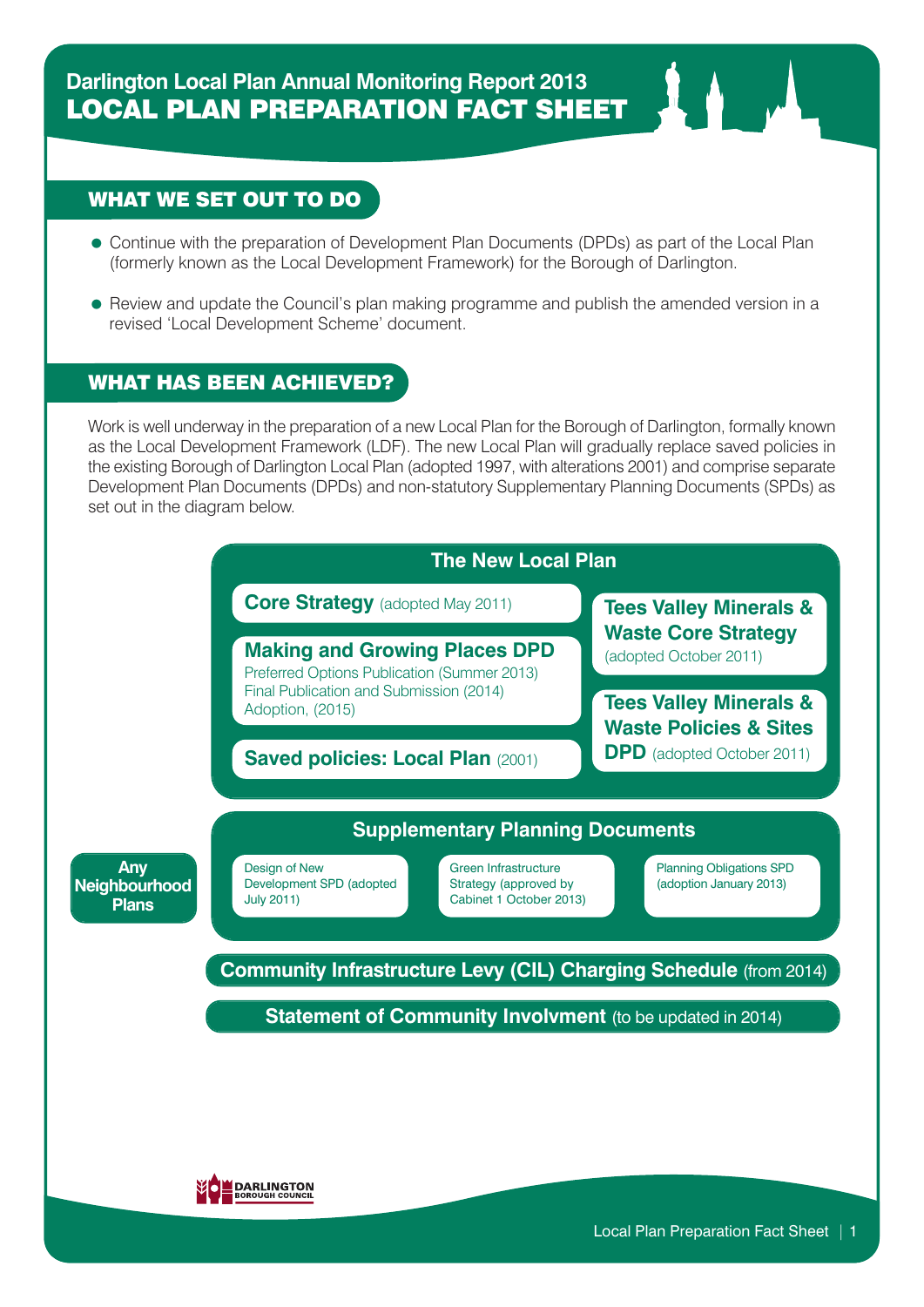**Core Strategy:** The Core Strategy DPD was adopted in May 2011 and contains the strategic policies, long term spatial vision, and locational strategy for the new Local Plan for the Borough of Darlington.



In order to respond effectively to the Coalition Government's desire for a more streamlined planning system, the Council has changed the subsidiary documents it is preparing. It has merged work on a Borough wide allocations and development management policies document with a second document; the Eastern Town Centre Fringe Masterplan. The new planning document that will bring these strands together will be called the Making and Growing Places DPD. It will contain land allocations for new housing and employment, retail, open space, sports facilities and other infrastructure. The document will also identify areas where there are restrictions on development for environmental and other reasons and set out development limits for the urban areas and villages.

In July 2011, the Council adopted the Design of New Development SPD to provide design guidance on new development. In October 2011, the Council adopted the Tees Valley Minerals and Waste Core Strategy and Policies and Sites DPD. In January 2013, the Planning Obligations SPD was

adopted, providing further detail and guidance on requirements for contributions from developers.



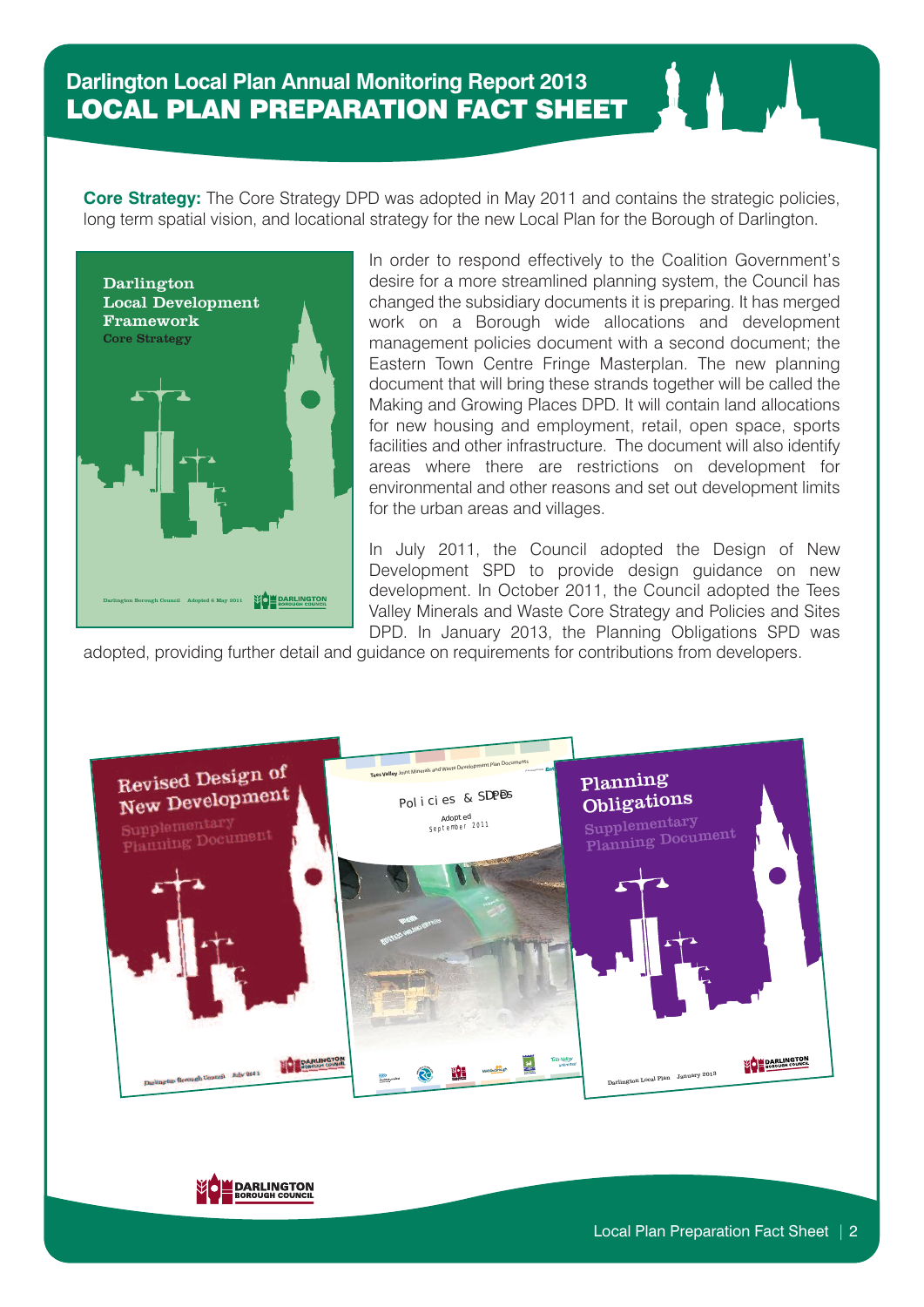**Making and Growing Places DPD:** In June to August 2013, the Council consulted on the Preferred Options for the new Making and Growing Places DPD and its accompanying Sustainability Appraisal Scoping Report.

During 2012/13, the Council has progressed other key pieces of work which will help to prepare the evidence base and inform policies within the Making and Growing Places DPD:

- The fourth annual update to Darlington's Strategic Housing Land Availability Assessment (SHLAA) was published in December 2013. This assesses the potential of the Borough to accommodate housing development over the next 15 years;
- An update of the Darlington Strategic Housing Market Assessment (SHMA) was completed and published in June 2012. This complements the SHMA carried out for the other four Tees Valley Boroughs during 2011/2012 and will help to shape housing and planning policies in Darlington Borough;
- In September 2012, the Council published a revised Local Development Scheme for the 3 year period 2012-2015. This provides an overview of the DPDs and SPDs that the Council intends to prepare and also sets out the intended timetable for their preparation. It takes account of and responds to changes in the planning system introduced in 2011/12 by the Coalition Government, through the Localism Act 2011, the Town and Country Planning (Local Planning) (England) Regulations 2012 and the National Planning Policy Framework (NPPF).
- It is hoped that a revised Local Development Scheme will be agreed at the Council's Cabinet Meeting in Spring 2014.

## WHAT DOES THIS MEAN?

Initial data collection and analysis work, including reflecting on the impact of the NPPF on policy direction, provides a good base for moving forward with significant community engagement on site specific policies and proposals in the coming year. Delays to Local Plan making have occurred, as the Council has responded to changes to the National regulatory and planning policy context, and has experienced unanticipated high levels of public and other interest in site specific options.

The Council will need to respond to any further modifications to the planning system or planning regulations.

The Government has introduced the right to do neighbourhood planning through the Localism Act 2011. It is one way communities can decide the future of the places where they live and work, choosing where they want new homes, shops and offices to be built and having their say on what new buildings should look like. Neighbourhood plans can be taken forward by Parish councils or 'neighbourhood forums' in non parished areas. One Neighbourhood Area, Sadberge Parish Neighbourhood Area was designated in May 2013 and is the first in the Borough. The Council is working with other groups who may potentially pursue neighbourhood plans, and will continue to publicise and explain the opportunities for neighbourhood planning to local communities.